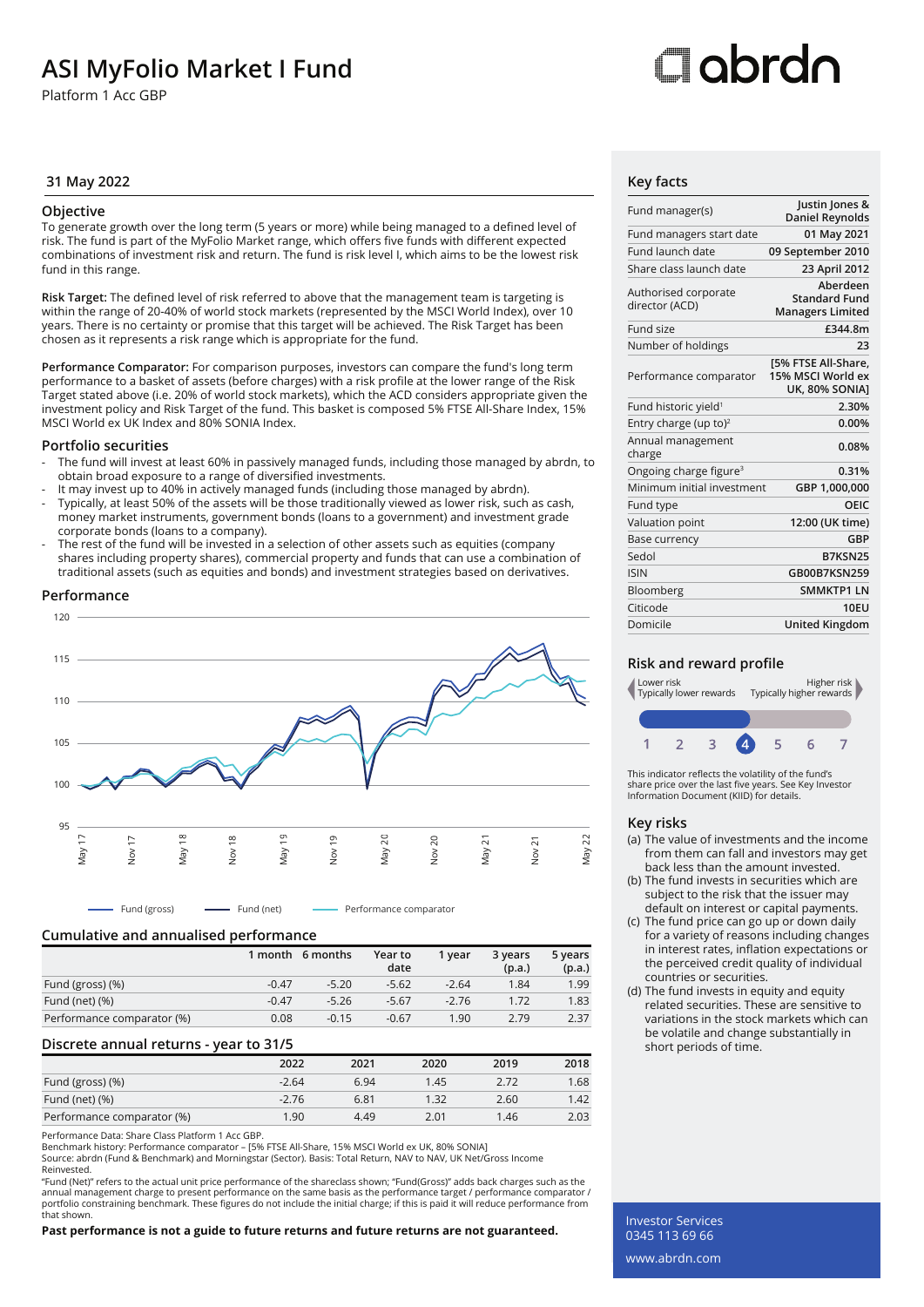#### **Management process**

- The management team use their discretion (active management) to select funds within each asset class and ensure that the strategic asset allocation (long-term proportions in each asset class) meets the fund's objectives.
- In addition, they will take tactical asset allocations (changing short term proportions in each asset class) with the aim of improving returns.
- Please note that the number contained in the fund name is not related to the SRRI contained in the Key Investor Information document (NURS-KII).

#### **Top Ten Holdings**

## **Composition by asset (%)** Global Corporate Bonds 13.9

Global Government Bonds 10.3 Short Dated Global Corporate Bonds 10.3

Corporate Bonds 9.3

| Vanguard Global Corporate Bond Index                 | 14.5 |
|------------------------------------------------------|------|
| ASI Global Government Bond Tracker Fund X Acc        | 10.8 |
| Vanguard Global Short-Term Corporate Bond Index      | 10.7 |
| ASI Short Dated Global Inflation-Linked Bond Tracker | 9.0  |
| ASI Sterling Corporate Bond Tracker                  | 7.4  |
| L&G Short Dated Corporate Bond Index                 | 5.9  |
| ASLGlobal Inflation-Linked Bond Tracker X Acc        | 5.8  |
| L&G US Index                                         | 4.4  |
| Vanguard UK Short-Term Investment Grade Bond         | 3.9  |
| <b>L&amp;G UK Index Trust</b>                        | 3.7  |
| Assets in top ten holdings                           | 76.1 |
| Source : abrdn 31/05/2022                            |      |
|                                                      |      |

Short Dated Global Index Linked Bonds 8.6 UK Equities Sterling Corporate Bonds US Equities Cash 4.2 Other 22.5

Short Dated Sterling

Figures may not always sum to 100 due to rounding.

## **Risk relative to Global Equities – 5 years period**



#### **Volatility** 66

 $\overline{11}$ **Targeted volatility range for each MyFolio fund shown as a percentage of Global Equity Volatility (measured by MSCI World Index)**

Source: abrdn and Morningstar, Date . The chart shows the fund's risk (volatility) for each of the 5 MyFolio funds in the range, compared to the fund's target risk range which is relative to world stock markets (represented by the MSCI World Index).

The annualised risk is based on the standard deviation of weekly returns over the past five year for both the fund and world stock markets (represented by the MSCI World Index).

#### **Risk & Return of the MyFolio Market Range - 5 years period**



Source: abrdn and Morningstar, Date 31/05/2022. The chart shows the annualised risk and total return of each of the 5 MyFolio funds in the range. The annualised risk is based on the standard deviation of weekly returns over the past five years. The total return represents the percentage change in the price over the five year period to the date shown.

- (e) The fund invests in emerging market equities and / or bonds. Investing in emerging markets involves a greater risk of loss than investing in more developed markets due to, among other factors, greater political, tax, economic, foreign exchange, liquidity and regulatory risks.
- (f) Commercial property is less liquid than other asset classes such as bonds or equities. Selling property can be a lengthy process so investors in the fund should be aware that they may not be able to sell their investment when they want to.
- (g) Commercial property transaction charges are higher than those which apply in other asset classes. Investors should be aware that a high volume of transactions would have a material impact on fund returns.
- (h) Property valuation is a matter of judgment by an independent valuer and is therefore a matter of the valuers opinion rather than fact.
- (i) The fund may hold money-market instruments, the value of which may be subject to adverse movements in extreme market conditions.
- (j) The use of derivatives carries the risk of reduced liquidity, substantial loss and increased volatility in adverse market conditions, such as a failure amongst market participants. The use of derivatives may result in the fund being leveraged (where market exposure and thus the potential for loss by the fund exceeds the amount it has invested) and in these market conditions the effect of leverage will be to magnify losses.
- (k) The fund invests in high yielding bonds which carry a greater risk of default than those with lower yields.
- (l) The fund employs a single swinging pricing methodology to protect against the dilution impact of transaction costs. Due to the high transaction charges associated with the funds assets, a change in the pricing basis will result in a significant movement in the funds published price.

#### **Ratings**

| Morningstar | **: |
|-------------|-----|
|-------------|-----|

#### **Derivative usage**

- The fund is not expected to invest in derivatives directly however it may invest in other funds which use derivatives more extensively.